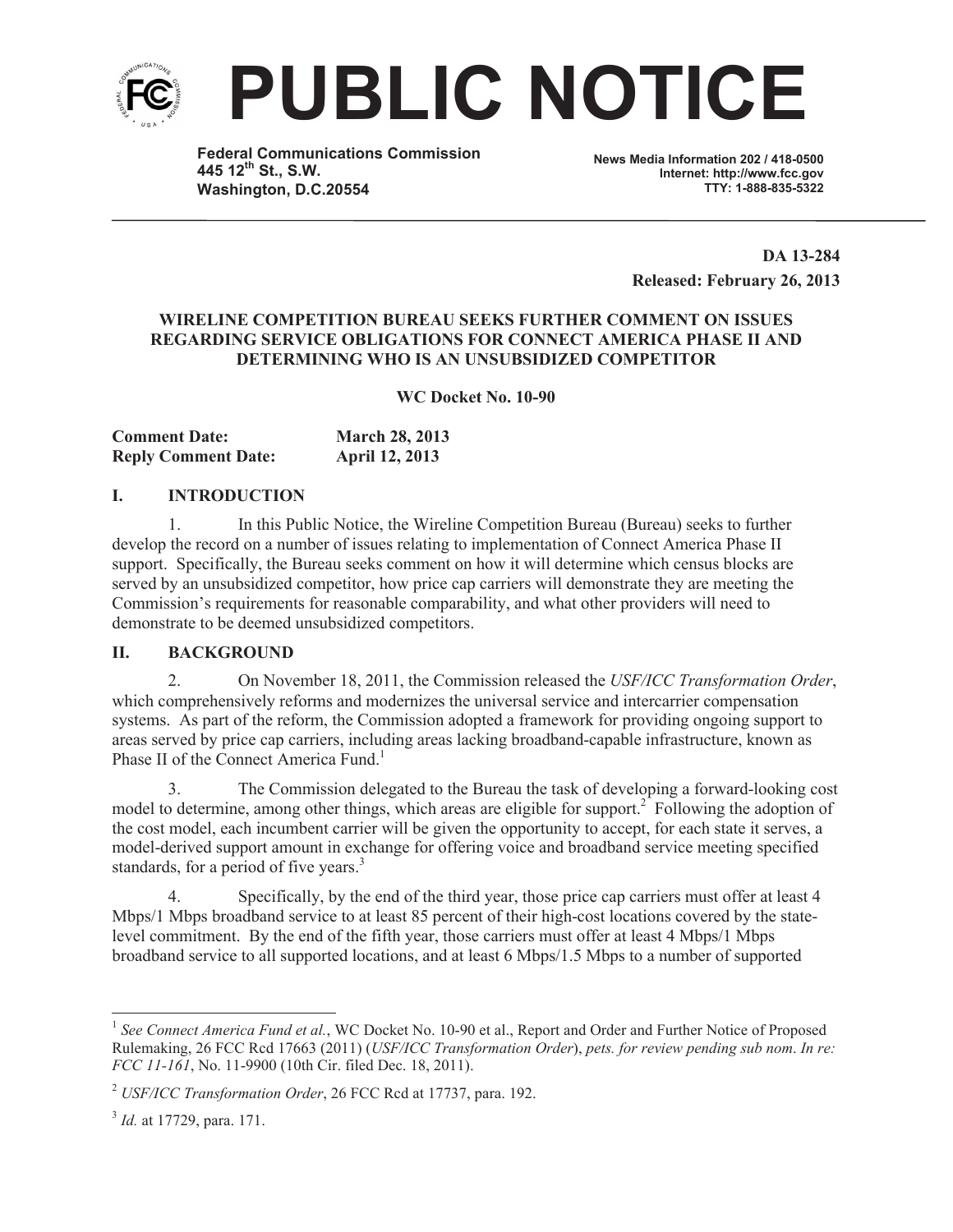locations to be specified.<sup>4</sup> The companies that accept a state-level commitment also must offer service with latency suitable for real-time applications, such as Voice over Internet Protocol (VoIP), and with usage capacity reasonably comparable to that available for comparable offerings in urban areas.<sup>5</sup> Voice and broadband in rural areas must be offered at rates reasonably comparable to the rates for those services in urban areas $<sup>6</sup>$ </sup>

5. The Commission concluded that "it would be appropriate to exclude any area served by an unsubsidized competitor," and it delegated to the Bureau "the task of implementing the specific requirements of this rule."<sup>7</sup> Phase II support is excluded for "areas where an unsubsidized competitor offers broadband service that meets the broadband performance requirements."<sup>8</sup> Thus, to constitute an unsubsidized competitor, a provider would need to show *all* three performance metrics are met – speed, latency, *and* capacity.

6. The Commission directed the Wireline Competition Bureau and Wireless Telecommunications Bureau (Bureaus) to conduct a survey of residential urban rates for voice services.<sup>9</sup> The Commission also delegated "authority to conduct an annual survey of urban broadband rates, if necessary, in order to derive a national range of rates for broadband service"<sup>10</sup> and "to monitor urban broadband offerings, including by conducting an annual survey, in order to specify an appropriate minimum for usage allowances and to adjust such a minimum over time."<sup>11</sup>

7. On December 27, 2012, the Bureau proposed procedures for parties to challenge whether census blocks identified as eligible to receive Phase II support are in fact unserved by an unsubsidized competitor. <sup>12</sup> We now seek comment on additional issues relating to the challenge process.

# **III. DISCUSSION**

8. *Unserved Areas*. The Commission directed the Bureau to determine what areas the forward looking cost model should treat as unserved by an unsubsidized competitor "as of a specified future date as close as possible to the completion of the model."<sup>13</sup> To that end, the next version of the Connect America Cost Model will incorporate June 2012 State Broadband Initiative (SBI) data to assist in determining what areas have access to broadband-capable infrastructure meeting specified speed thresholds.<sup> $14$ </sup> We recognize that in some particular instances, it is possible that providers have completed network expansion into unserved areas since submitting the June 2012 SBI data, but it is necessary now

5 *Id.*

- 9 *Id*. at 17694, para. 85.
- <sup>10</sup> *Id.* at 17708, para. 114
- <sup>11</sup> *Id.* at 17699, para. 99.

<sup>13</sup> *USF/ICC Transformation Order*, 26 FCC Rcd at 17729, para. 170.

<sup>4</sup> *Id.* at 17726, para. 160.

<sup>6</sup> *Id.* at 17694, 17708, paras. 84, 113.

<sup>7</sup> *Id.* at 17729, para. 171.

<sup>8</sup> *Id.* at 17729, para. 170.

<sup>12</sup> *See Wireline Competition Bureau Seeks Comment on Procedures Relating to Areas Eligible for Funding and Election to Make a Statewide Commitment in Phase II of the Connect America Fund*, WC Docket No. 10-90, Public Notice, 27 FCC Rcd 15970 (Wireline Comp. Bur. 2012). Comments in response to this Public Notice were due on February 13, 2013, and replies are due March 4, 2013.

<sup>&</sup>lt;sup>14</sup> These data are reflected in the National Broadband Map released by NTIA in January 2013.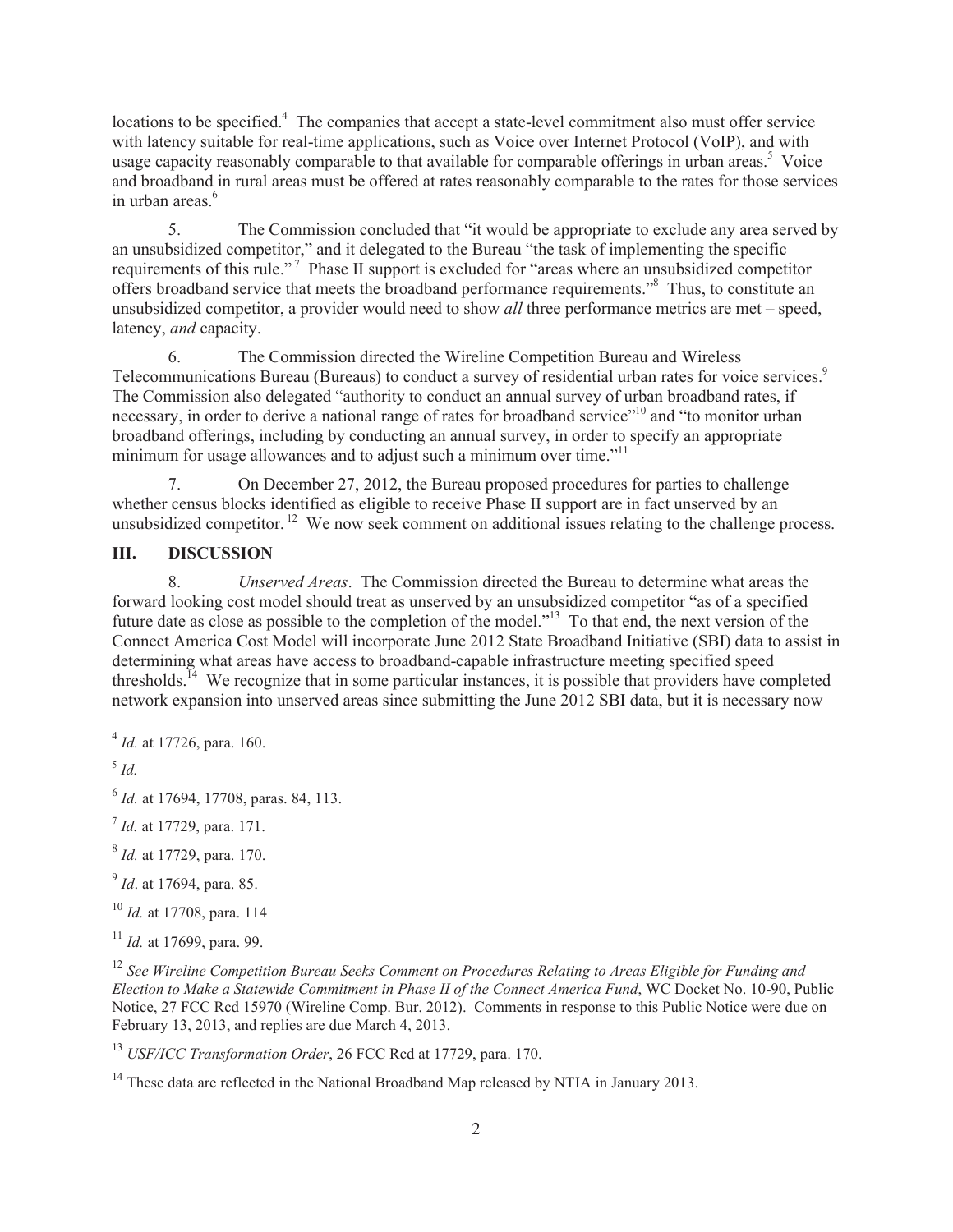to incorporate an existing nationwide data set into the next version of the model, which currently is under development.

9. The Bureau seeks to further develop the record on what speed threshold in the June 2012 SBI data should be utilized as a proxy for 4 Mbps/1 Mbps when the Bureau identifies those census blocks that are served by an unsubsidized competitor meeting the specified speed requirement in the model.<sup>15</sup> In the Phase I context, several commenters argue that using 3 Mbps/768 kbps as a proxy for 4 Mbps/1Mbps excludes some areas from support even though those areas in fact lack 4 Mbps/1 Mbps service.<sup>16</sup> For purposes of Phase II, should the model treat an area as unserved if it is shown on the National Broadband Map as lacking broadband with speeds of at least 6 Mbps/1.5 Mbps, instead of using 3 Mbps/768 kbps as a proxy? That would presumably result in a greater number of census blocks becoming eligible for funding under Phase II than a 3 Mbps/768 kbps threshold. Commenters are encouraged to address the implications of using the National Broadband Map data regarding availability of broadband providing at least a 6 Mbps/1.5 Mbps speed to identify census blocks that would be deemed served by an unsubsidized competitor under Phase II. If we were to determine the presence of an unsubsidized competitor based on a 6 Mbps/1.5 Mbps threshold, to create parity between unsubsidized competitors and Phase II buildout requirements, should we also require that Phase II support recipients be required to provide broadband with speeds of 6 Mbps/1.5 Mbps to all supported locations? This would prevent a scenario in which a carrier could use Phase II funds to overbuild an existing 4 Mbps/1 Mbps network with its own 4 Mbps/1 Mbps network.

10. To the extent any interested parties wish to bring to our attention any information they believe should supplement the reported June SBI 2012 data, they are invited to submit comments by the deadline specified for this Public Notice.<sup>17</sup> We particularly encourage input from state SBI grantees and other state authorities that may have relevant information.

11. For ease of administration, the Bureau proposes to exclude from support calculations in the adopted model any census block that is served by a cable broadband provider that provides service meeting the defined speed threshold,<sup>18</sup> with that rebuttable presumption subject to challenge in a challenge process.<sup>19</sup> Given the wide variance in service offerings from fixed wireless providers, we do not propose to establish a similar presumption for fixed wireless providers. Instead, we propose to address whether a fixed wireless providers meets the requirements to be an unsubsidized competitor in a

<sup>&</sup>lt;sup>15</sup> The Commission has previously concluded that because data on 4 Mbps/1 Mbps broadband is not widely available, SBI and FCC Form 477 data regarding availability of 3 Mbps/768 kbps may be used as a proxy for 4 Mbps/1 Mbps. *See USF/ICC Transformation Order*, 26 FCC Rcd at 17701, para. 103 n.168. For download speeds, the closest available data sets are for broadband with speeds 3 Mbps and 6 Mbps. For upload speeds, the closest available data sets are 768 kbps and 1.5 Mbps.

<sup>16</sup> *See, e.g.*, Comments of CenturyLink, WC Docket No. 10-90, at 9-10 (filed Jan. 9, 2013).

<sup>&</sup>lt;sup>17</sup> For purposes of Connect America, SBI data will be utilized to assist in determining the speeds of broadband providers. However, there are other metrics that are pertinent to Connect America (capacity, latency, and price) that are not reported in SBI data. Commenters thus may still wish to bring matters regarding these metrics to the attention of the Commission.

 $18$  The Connect America Cost Model version 2 has the capability to calculate support amounts excluding census blocks that have cable broadband (SBI technology of transmission 40 (Docsis 3.0) or 41 (Docsis other)).

<sup>&</sup>lt;sup>19</sup> Thus, while we would assume that a cable provider that meets the speed threshold also would meet the price, capacity, and latency requirements discussed below, this is a rebuttable presumption. A party may challenge whether a cable provider should qualify as an unsubsidized competitor on the grounds that it does not, in fact, meet the necessary requirements (capacity, speed, latency, or price). A challenge may be raised on any or all of these required performance metrics.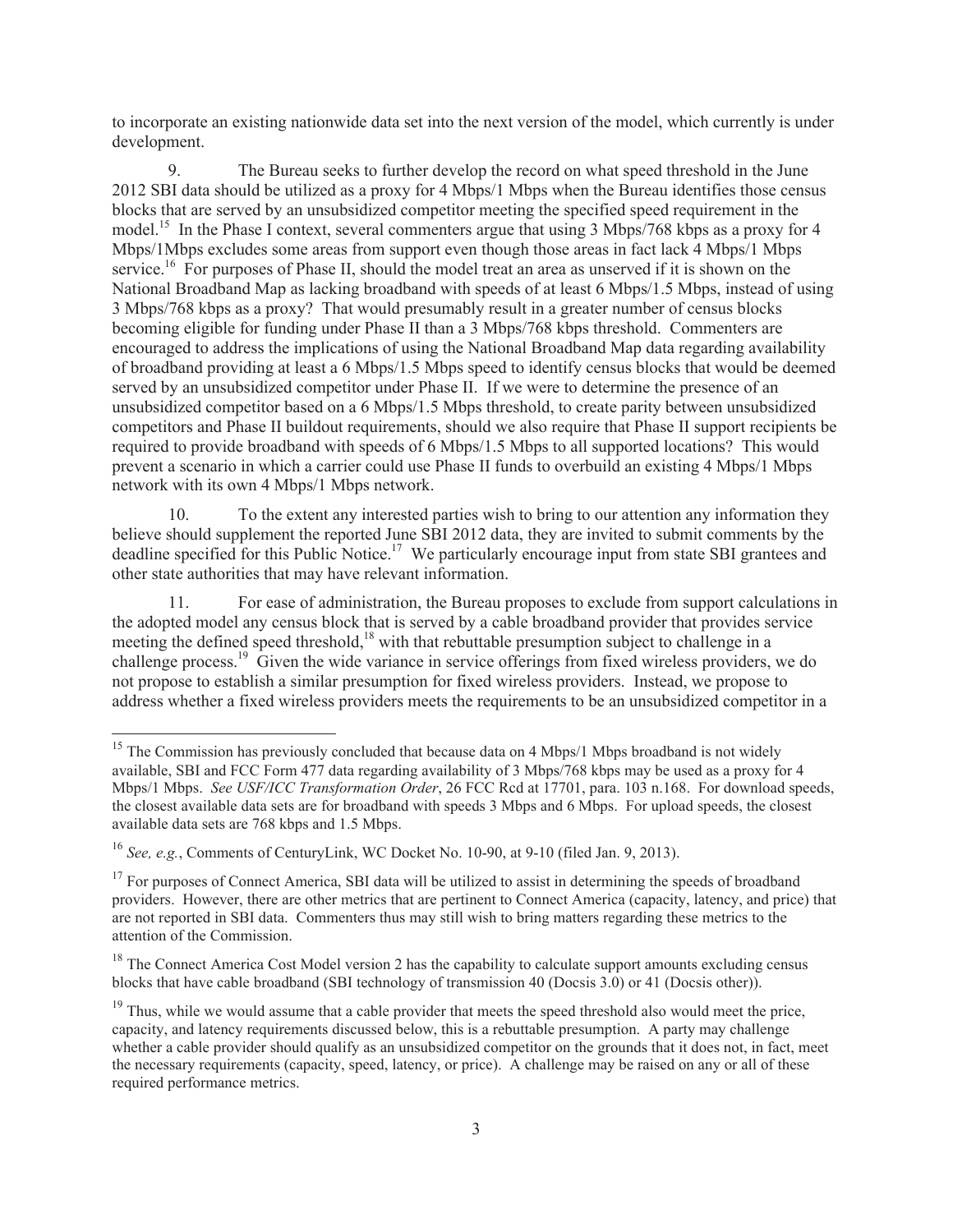challenge process. A fixed wireless provider could demonstrate it is an unsubsidized competitor by making an affirmative showing that it meets the necessary speed, latency, capacity, and price criteria. That affirmative showing would be subject to rebuttal by other parties. We seek comment on this proposal. Should mobile providers also be allowed to participate in the challenge process, giving them the opportunity to qualify as unsubsidized competitors and exclude areas from support if they are able to meet the performance and pricing requirements?

12. We seek comment on whether determinations in the challenge process of whether an unsubsidized competitor meets the specified service requirements (speed, latency, usage, price) should be based on a company's offerings as of June 30, 2012, or some later date. Alternatives could include the date on which we release an order adopting the forward looking model, or 30 days prior to that release. We seek comment on these alternatives.

13. *Pricing and Usage Allowances*. We need to specify pricing and associated minimum usage allowances that will apply to price cap carriers that make a statewide commitment to offer voice and extend broadband in exchange for model-determined support for a period of five years.<sup>20</sup> We also need to specify what is required for another provider to be deemed an unsubsidized competitor that would preclude an area from receiving any support.

14. With respect to pricing, we seek to further develop the record on a proposal to presume that "a broadband provider that offers national pricing for its broadband service offerings is offering those services in rural and urban areas at reasonably comparable rates."<sup>21</sup> Should a Phase II recipient be allowed to demonstrate that its rates are reasonably comparable between urban and rural areas by showing that it offers the same rates, terms, and conditions on a nationwide basis? Would such a presumption be a reasonable way to implement the statutory goal of reasonably comparable rates, while implementing Phase II quickly?<sup>22</sup> Should we specify a level at which a provider's rate is too high to be considered reasonable, even if the provider offers the same rate in both urban and rural areas?

15. Should the presumption apply if a carrier offered different pricing plans in different regions of the country, so long as its rates are uniform within a region across both rural and urban areas? Should such a presumption apply for carriers that operate only in one state? In the latter case, would it be sufficient if the provider offered uniform pricing within its footprint, so long as that included urban areas? If we were to take such an approach, consistent with our proposal for the urban rate survey, we propose to define "urban" as all 2010 Census urban areas and urban clusters that sit within a Metropolitan Statistical Area.<sup>23</sup> We seek comment on this proposal.

16. The Bureau has proposed an urban rate survey instrument to gather data relating to fixed voice and fixed broadband prices and associated usage allowances, if any, in the urban areas,  $^{24}$  but

<sup>24</sup> *See id.*

<sup>&</sup>lt;sup>20</sup> The Commission has delegated authority to the Bureaus "to monitor urban broadband offerings, including by conducting an annual survey, in order to specify an appropriate minimum for usage allowances and to adjust such a minimum over time." *USF/ICC Transformation Order*, 26 FCC Rcd at 17699, para. 99.

<sup>21</sup> *See* Comments of AT&T, WC Docket No. 10-90 et al., at 25-26, 28 (filed Jan. 18, 2012).

<sup>22</sup> This is similar to the approach the Commission took in Phase I of the Mobility Fund. *See Mobility Fund Phase I Auction Scheduled for September 27, 2012; Notice and Filing Requirements and Other Procedures for Auction 901*, AU Docket No. 12-25, Public Notice, 27 FCC Rcd 4725, 4772, para. 175 (Wireless Telecomms. Bur. and Wireline Comp. Bur. 2012).

<sup>23</sup> *Wireline Competition Bureau Seeks Comment on Proposed Urban Rates Survey and Issues Relating to Reasonable Comparability Benchmarks and the Local Rate Floor*, WC Docket No. 10-90, Public Notice, 27 FCC Rcd 8332, 8333, para. 7 (Wireline Comp. Bur. 2012).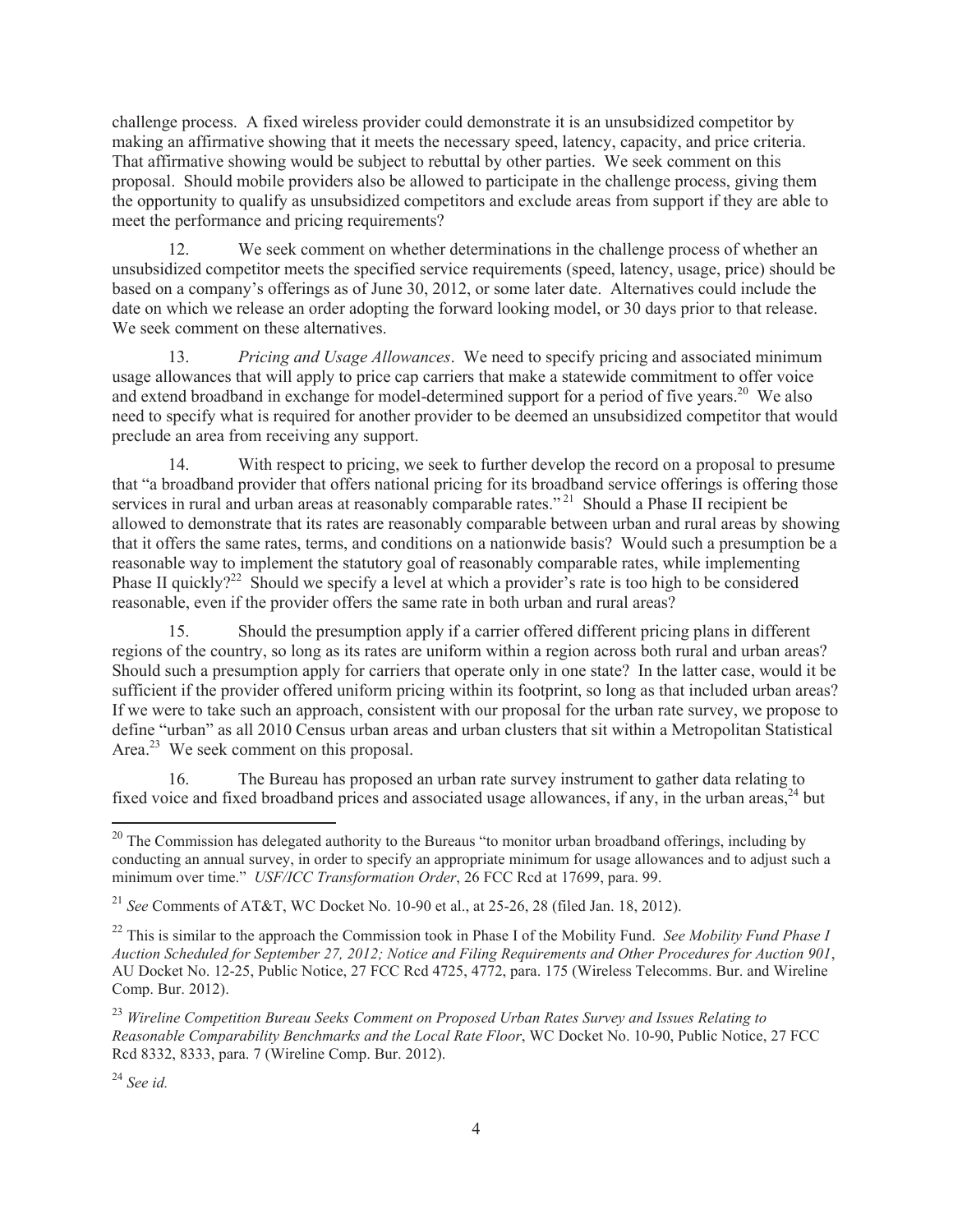we do not anticipate those data will be available by the time the Bureau implements Phase II in the months ahead. In the absence of data from a rate survey, should we establish an interim reasonable comparability benchmark that a competitive provider would need to meet in order to be deemed an unsubsidized competitor? The Bureau recently sought comment on potential benchmarks that could be used for the Remote Areas Fund, at least on an interim basis until rate survey data become available.<sup>25</sup> We now seek comment on benchmarks to use for determining who is an unsubsidized competitor in the near term for Phase II implementation in areas that will not be served by the Remote Areas Fund.

17. In particular, the Commission's prior reasonable comparability benchmark for voice service for non-rural carriers was \$36.52.<sup>26</sup> Would it be reasonable to presume any provider offering voice service at or below \$37 meets the reasonable comparability requirement for voice service, at least for purposes of determining whether a particular census block should be excluded from the state-level offer of support?

18. We note that several large fixed terrestrial providers offer broadband at speeds close to the Commission's 4 Mbps downstream/1 Mbps upstream benchmark at prices ranging from \$45 to \$49.95 per month.<sup>27</sup> Would setting a reasonable comparability benchmark for broadband service at a somewhat higher level, such as  $$60$ <sup>28</sup> be a reasonable approach for determining who is an unsubsidized competitor when identifying census blocks that would be excluded from the state-level offer of support in Phase II?<sup>29</sup> Should that figure be lower or higher?

19. With respect to the Commission's usage requirement, we propose to set a uniform minimum usage allowance that would apply both to price cap carriers that make a statewide commitment as well as to unsubsidized competitors that would preclude a census block from being funded. We seek comment on this proposal.

20. We propose to adopt a minimum usage allowance for purposes of finalizing the locations that will receive support to be offered to price cap carriers in Connect America Phase II. This minimum usage allowance would be associated with the rate established for the reasonable comparability benchmark for broadband service; consumers in supported areas would be free to purchase additional gigabytes of data above the required minimum usage allowance. We seek comment on this proposal.

<sup>25</sup> *See Wireline Competition Bureau Seeks Further Comment on Issues Regarding the Design of the Remote Areas Fund*, WC Docket No. 10-90, Public Notice, 28 FCC Rcd 265 (Wireline Comp. Bur. 2013) (*Remote Areas Fund PN*).

<sup>26</sup> WIRELINE COMPETITION BUREAU, FCC, REFERENCE BOOK OF RATES Table 1.13 (2008), *at*  http://hraunfoss.fcc.gov/edocs\_public/attachmatch/DOC-284934A1.pdf.

<sup>&</sup>lt;sup>27</sup> According to a report on international broadband prices, AT&T was offering a 6 Mbps downstream/768 kbps upstream DSL service in San Francisco for \$48 per month, Comcast was offering a 6 Mbps downstream/1 Mbps upstream service in the Washington, D.C. area for \$49.95, CenturyLink was offering a 7 Mbps downstream/896 kbps upstream service in Denver for \$45, and Windstream was offering a 6 Mbps downstream service for \$44.99. *See International Broadband Data Report*, IB Docket No. 10-171, GN Docket No. 11-121, Third Report, 27 FCC Rcd 9884, 9904 (Int'l Bur. 2012).

 $^{28}$  We note that in the voice context, the Commission has presumed that a rate is reasonably comparable if it falls within two standard deviations of the national average. The reasonable comparability benchmark for voice was \$36.52, more than \$10 above the average urban voice rate of \$25.62. REFERENCE BOOK OF RATES at I-2.

 $^{29}$  Under such a proposal, a competitive provider would need to establish that it offered a voice telephony service at a rate no greater than \$37, and a broadband service that provided at least 4 Mbps downstream/1 Mbps upstream (or specified proxy) at a rate no higher than \$60, in order to be deemed an unsubsidized competitor that would preclude funding for a particular census block.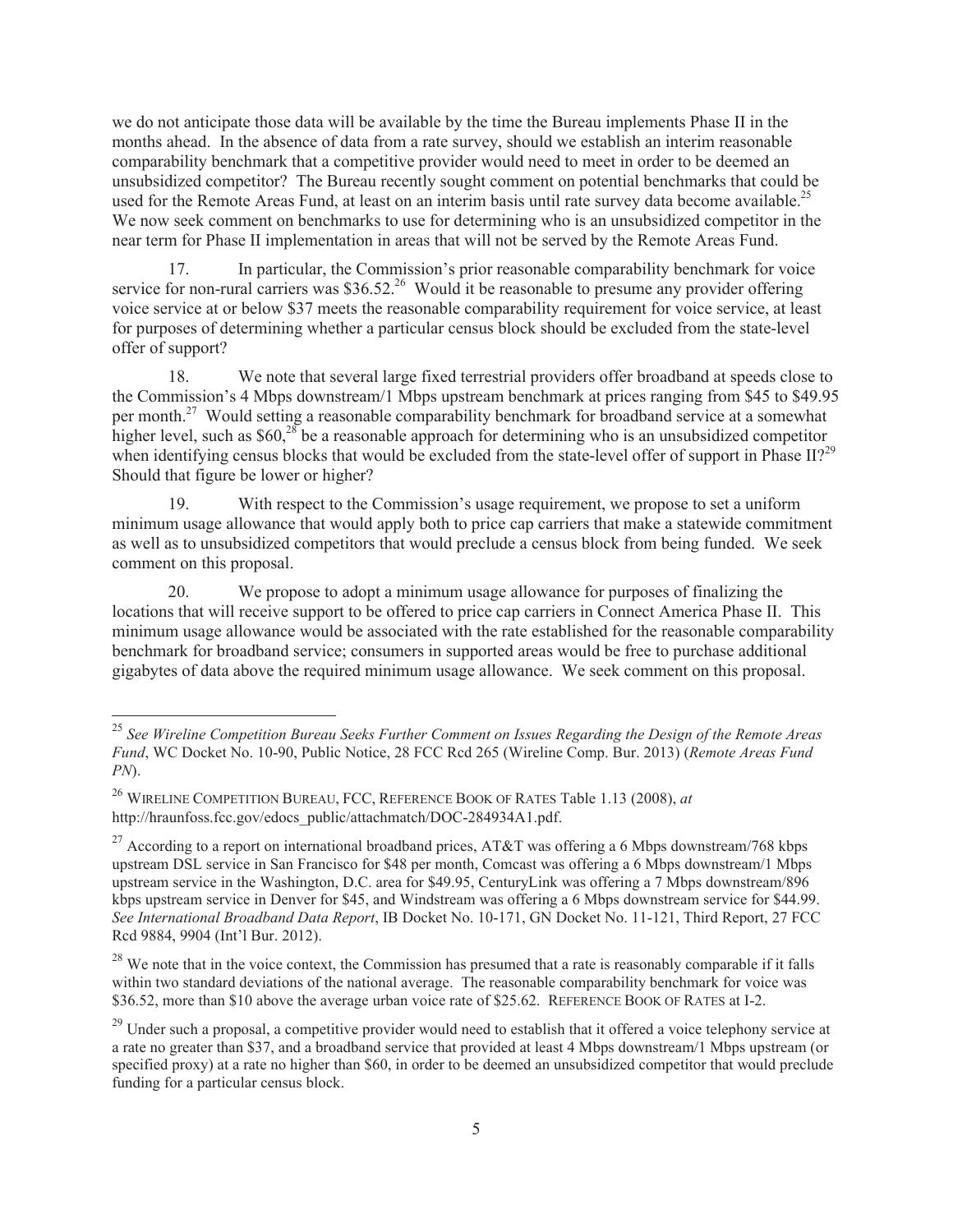21. One way to set a minimum usage allowance would be to estimate the amount of data needed to accomplish various user activities that the Connect America Fund will advance. A similar approach was used to set the minimum broadband speed requirements for Connect America.<sup>30</sup> Chart 1 below provides estimates of what activities are possible under varying data allowances, taking into account potential activities relating to education, health, employment, e-commerce, and civic engagement. Chart 1 shows the cumulative illustrative activities a household could undertake under various data allowances. We seek comment on this analysis.

| Chart 1                                      |                                                                                        |                |                |         |       |        |  |  |
|----------------------------------------------|----------------------------------------------------------------------------------------|----------------|----------------|---------|-------|--------|--|--|
| Critical Use                                 | Activity $31$                                                                          | Data Allowance |                |         |       |        |  |  |
| Category                                     |                                                                                        |                | 20 GB 40 GB    | $60$ GB | 80 GB | 100 GB |  |  |
| Online College<br>Coursework                 | Hours per week of interactive<br>video courses                                         | 3              | 6              | 9       | 12    | 15     |  |  |
|                                              | Websites loaded per day for<br>course work                                             | 45             | 90             | 135     | 180   | 225    |  |  |
|                                              | Emails per day for coursework                                                          | 20             | 40             | 60      | 80    | 100    |  |  |
| Secondary<br>Schooling                       | Hours per week of educational<br>video                                                 | 6              | 12             | 18      | 24    | 30     |  |  |
|                                              | Websites loaded per day for<br>homework or learning<br>management systems              | 30             | 60             | 90      | 120   | 150    |  |  |
|                                              | Emails per day                                                                         | 20             | 40             | 60      | 80    | 100    |  |  |
| Household's<br><b>Other Critical</b><br>Uses | Online medical consultations<br>$(30 \text{ min.})$ every two months                   | $\mathbf{1}$   | $\overline{2}$ | 3       | 4     | 5      |  |  |
|                                              | Websites loaded per day for job<br>searching, government services,<br>news, or banking | 55             | 110            | 165     | 220   | 275    |  |  |
|                                              | Emails per adult per day                                                               | 20             | 40             | 60      | 80    | 100    |  |  |

22. Given the calculations in Chart 1, would 100 GB be a reasonable upper bound for a minimum usage allowance? Using a higher figure, such as 100 GB, would account for the growth in video usage for education and communication purposes over the next five years. It would also allow for other new and unanticipated uses that Chart 1 does not account for. Alternatively, should we instead adopt a lower value, such as 60 GB, but increase that requirement over time to reflect growing average data consumption, as discussed below?

<sup>30</sup> *See USF/ICC Transformation Order*, 26 FCC Rcd at 17696-97, para. 93.

 $31$  The calculations in Chart 1 rely on the following assumed data usage rates for each activity: Interactive video – 590 MB per hour of video; All websites – 512 kB per website loaded; All email – 358 kB per email sent/received; Educational video – 354 MB per hour of video; Medical consultation – 295 MB per consultation. The figures for interactive video courses and online medical consultations were based on Comcast's Data Use Calculator for a video VoIP call. *See* Xfinity Data Calculator, *at* http://datacalculator.comcast.net/ (last visited Feb. 19, 2013). All other figures were taken from the MTS Data Use Calculator. *See* Internet Data Usage Calculator – MTS, *at*  http://www.mts.ca/mts/ personal/ support/internet/high+speed+internet/internet+data+usage+calculator (last visited Feb. 19, 2013). As is apparent from Chart 1, video is the driver of broadband data consumption. A single hour of video consumes as much data as sending or receiving over 1,000 email messages.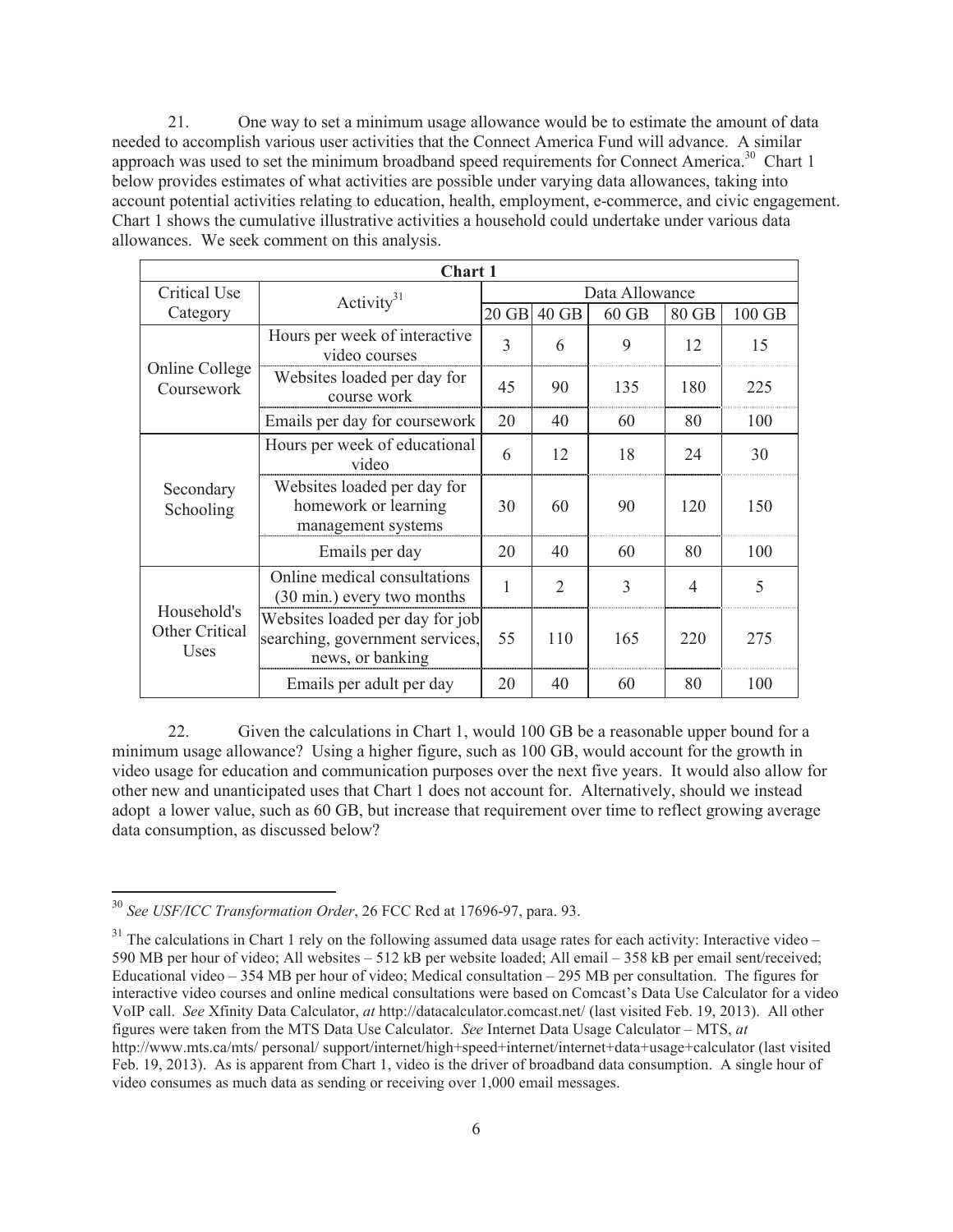23. As an alternative to setting the minimum usage allowance based on a set of potential user activities, we could set the minimum usage allowance based on current average usage. We note that according to one source, during the second half of 2012, the median monthly data consumption for fixed services in North America was 16.8 GB per subscriber.<sup>32</sup> According to the most recent Commission speed testing data released in February 2013, the median weighted consumption of volunteers participating in the Measuring Broadband America (MBA) program for all fixed terrestrial technologies was  $32.3$  GB per month,<sup>33</sup> with approximately 90 percent of surveyed digital subscriber line (DSL) subscribers in September 2012 using less than 100 GB per month.<sup>34</sup> Should we set the Phase II minimum usage allowance based on such data? Given that the vast majority of DSL users in the MBA program today use less capacity than 100 GB per month, would that be an appropriate usage allowance requirement for carriers electing to make a statewide commitment in Phase II and for other providers to be deemed an unsubsidized competitor? Is such data representative of typical users, and if not, is there an alternative data source we should consider? What would be the implications of setting the minimum usage allowance higher or lower? In particular, what are the technical constraints that limit the capacity providers are able to offer, and what are the factors that would raise or lower deployment costs if we raise or lower the minimum usage allowance requirement? We assume some percentage of an average household's data is consumed in entertainment purposes. Should that be factored into our calculations? To the extent commenters believe the required minimum usage allowance should be higher or lower, they should provide specific data and analyses in support of their positions.

24. Should we set an initial usage allowance that would be required for the first year of Phase II implementation, but require that usage allowance to grow in future years, consistent with the growth in consumer usage observed in the marketplace? We note that Cisco projects that North American consumer usage will grow by 14 percent in 2014, 21 percent in 2015, and 25 percent in 2016.<sup>35</sup> The model developed by Commission staff for the Broadband Plan assumed that customer usage of fixed broadband would grow by approximately 30 percent annually.<sup>36</sup> How could such a requirement be structured to provide sufficient clarity to providers at the time they make a statewide commitment of how their obligations would evolve over time? What objective metric or external data source should determine the growth in usage allowances over time? If we were to adopt such an approach, should the usage level be adjusted annually, bi-annually, or on some other schedule?

<sup>34</sup> *See id.*

<sup>32</sup> SANDVINE INTELLIGENT BROADBAND NETWORKS, GLOBAL INTERNET PHENOMENA REPORT 2H 2012, 6 (2012), *at* http://www.sandvine.com/downloads/documents/Phenomena\_2H\_2012/Sandvine\_Global\_Internet\_Phenomena\_Re port\_2H\_2012.pdf.

<sup>33</sup> *See* Chart 20 in MEASURING BROADBAND AMERICA FEBRUARY 2013 REPORT, 48 (calculated as a weighted average of median cable, DSL, and fiber data consumption using underlying chart data), *at*  http://data.fcc.gov/download/measuring-broadband-america/2013/chart20-feb-2013.xls.

<sup>35</sup> CISCO, VISUAL NETWORKING INDEX: FORECAST AND METHODOLOGY, 2011-2016, 8 (2012), *at*  http://www.cisco.com/en/US/solutions/collateral/ns341/ns525/ns537/ns705/ns827/white\_paper\_c11-481360.pdf.

<sup>36</sup> *See* FCC, THE BROADBAND AVAILABILITY GAP - OBI TECHNICAL PAPER NO. 1, 53 (2010), *at*  http://download.broadband.gov/plan/the-broadband-availability-gap-obi-technical-paper-no-1.pdf. In 2010, Sandvine reported that median fixed broadband data consumption in North America for the second half of 2010 was 4 GB. *See* SANDVINE INTELLIGENT BROADBAND NETWORKS, FALL 2010 GLOBAL INTERNET PHENOMENA REPORT, 18, *at* http://www.sandvine.com/downloads/documents/2010%20Global%20Internet%20Phenomena%20Report.pdf. In the second half of 2012, that figure had risen to 16.8 GB. GLOBAL INTERNET PHENOMENA REPORT 2H 2012, 6. This represents an annual growth rate of approximately 105 percent.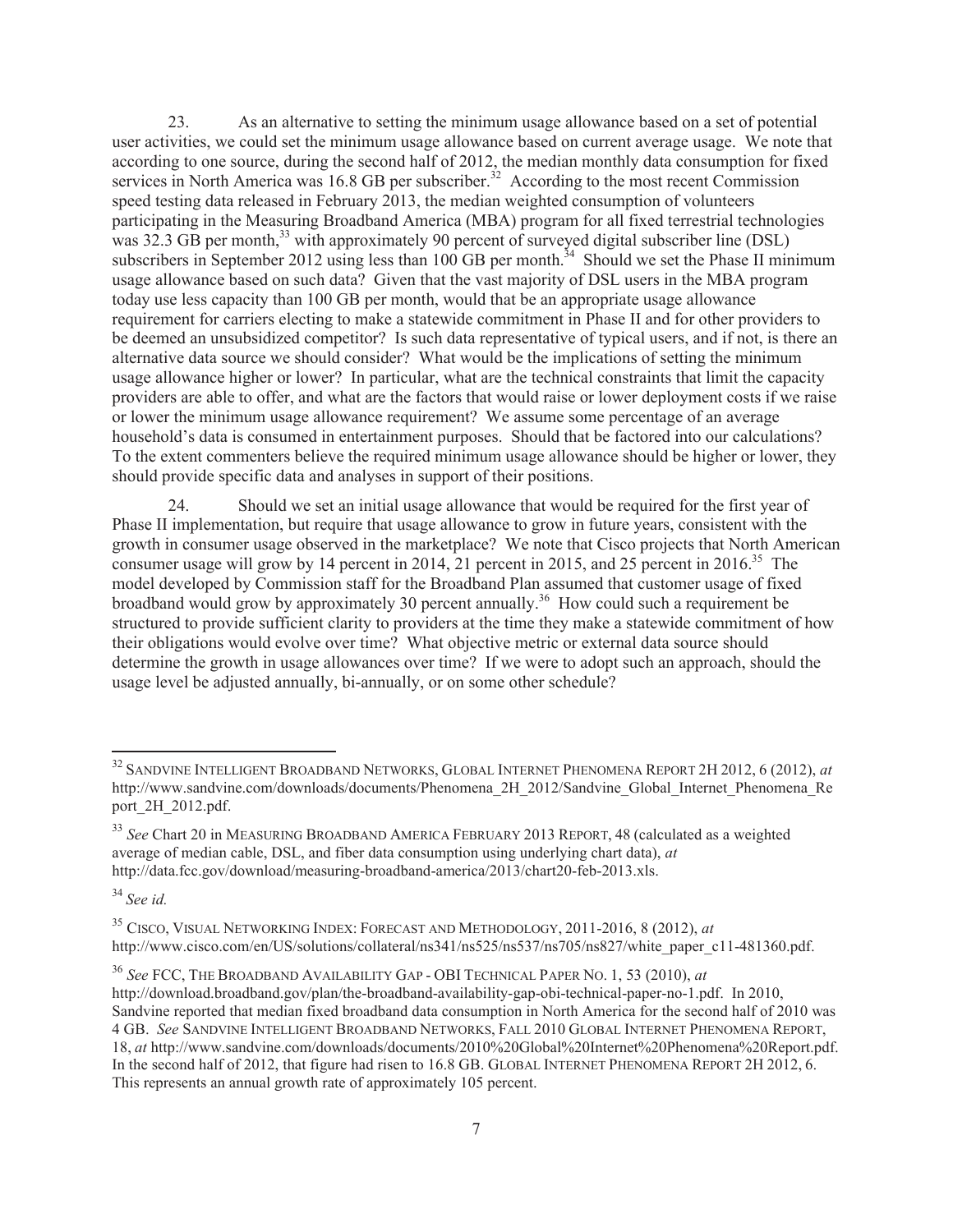25. *Latency*. The *USF/ICC Transformation Order* requires ETCs to provide latency sufficient for real time applications, such as VoIP.<sup>37</sup> In adopting this requirement, the Commission noted that broadband testing results showed most terrestrial wireline technologies can reliably provide round trip latency of less than 100 milliseconds  $(ms)$ <sup>38</sup>. The June 2012 testing results show that the average peak period round trip UDP latency for all wireline terrestrial technologies is less than 60 ms.<sup>39</sup>

26. To implement the Commission's latency requirement when offering support to price cap carriers in Phase II and determining who is an unsubsidized competitor in Phase II, should we establish a specific numerical latency standard?<sup>40</sup> Because performance during peak usage is important to ensuring the consumers have adequate service, we believe a testing under load standard would be appropriate, if we adopt a specific standard. For instance, would it meet the Commission's requirements if an average of 95 percent of all measurements of network round trip latency under load during peak period (defined as weeknights between 7:00 pm to  $11:00$  pm local time)<sup>41</sup> between the customer premises (or as close to the customer premises as technically possible) to the provider's transit or peering interconnection point (often referred to as an Internet exchange point) were at or below 60 ms? Should that number be set lower or higher, and if so, why?<sup>42</sup> To provide a factual basis for a price cap carrier or potential unsubsidized carrier to establish it is meeting the Commission's requirements, should a latency test be conducted over a minimum of two consecutive weeks during peak hours for at least 50 randomlyselected customer premises using existing network management systems, ping tests, or other commonly available network measurement tools? Should the testing period be longer or shorter? Should the number of customer premise be higher or lower? We seek comment on whether this approach would provide

http://transition.fcc.gov/cgb/measuringbroadbandreport/technical\_appendix/ Technical\_Appendix\_Full.pdf.

<sup>39</sup> *See* MEASURING BROADBAND AMERICA FEBRUARY 2013 REPORT 31. UDP latency is defined as the average round trip time of a series of randomly transmitted UDP packets distributed over a long timeframe. This test measures latency where there was no load at the customer premise. Most VoIP traffic currently uses UDP, potentially making it the appropriate protocol by which to measure latency given the Commission's focus on realtime applications.

 $40$  The Bureau has separately sought comment on whether a more relaxed latency standard would be appropriate for the Remote Areas Fund. *See Remote Areas Fund PN,* 28 FCC Rcd at 276, paras. 47-49.

<sup>41</sup> This is the definition of peak period used in the Measuring Broadband America Report. MEASURING BROADBAND AMERICA FEBRUARY 2013 REPORT, Technical Appendix 28.

 $^{42}$  According to Cisco's Cloud Readiness Tool, latency of less than 160 ms is necessary for basic cloud applications, such as VoIP, web conferencing, and streaming of basic video. Advanced cloud applications, such as group video calling, connected education/medicine, and HD video conferencing, require latency less than 100 ms. Cisco Cloud Readiness Tool, *at* http://www.cisco.com/en/US/netsol/ns1208/networking\_solutions\_sub\_solution.html (last visited Feb. 13, 2013) (Concurrency Tab, Information for Basic and Advanced Applications). The Cisco data do not indicate what is the endpoint for the latency measurement.

<sup>&</sup>lt;sup>37</sup> 47 C.F.R. § 54.312(b)(4). The International Telecommunication Union standard for mouth-to-ear latency for VoIP is 150 ms. Int'l Telecomm. Union, G.114, SERIES G: TRANSMISSION SYSTEMS AND MEDIA, DIGITAL SYSTEMS AND NETWORKS, INTERNATIONAL TELEPHONE CONNECTIONS AND CIRCUITS – GENERAL RECOMMENDATIONS ON THE TRANSMISSION QUALITY FOR AN ENTIRE INTERNATIONAL TELEPHONE CONNECTION 2 (2003). However, it would be difficult for parties to certify as to mouth-to-ear latency, due to issues of measuring latency once a packet enters the cloud.

<sup>38</sup> *USF/ICC Transformation Order*, 26 FCC Rcd at 17698, para. 96. The 100 ms figure referenced in the *USF/ICC Transformation Order* was based on the measured round trip time of user datagram protocol (UDP) packets between the Whitebox and a target test node at a major Internet exchange point. *See* FCC, MEASURING BROADBAND AMERICA AUGUST 2011 REPORT, Technical Appendix 24, *at*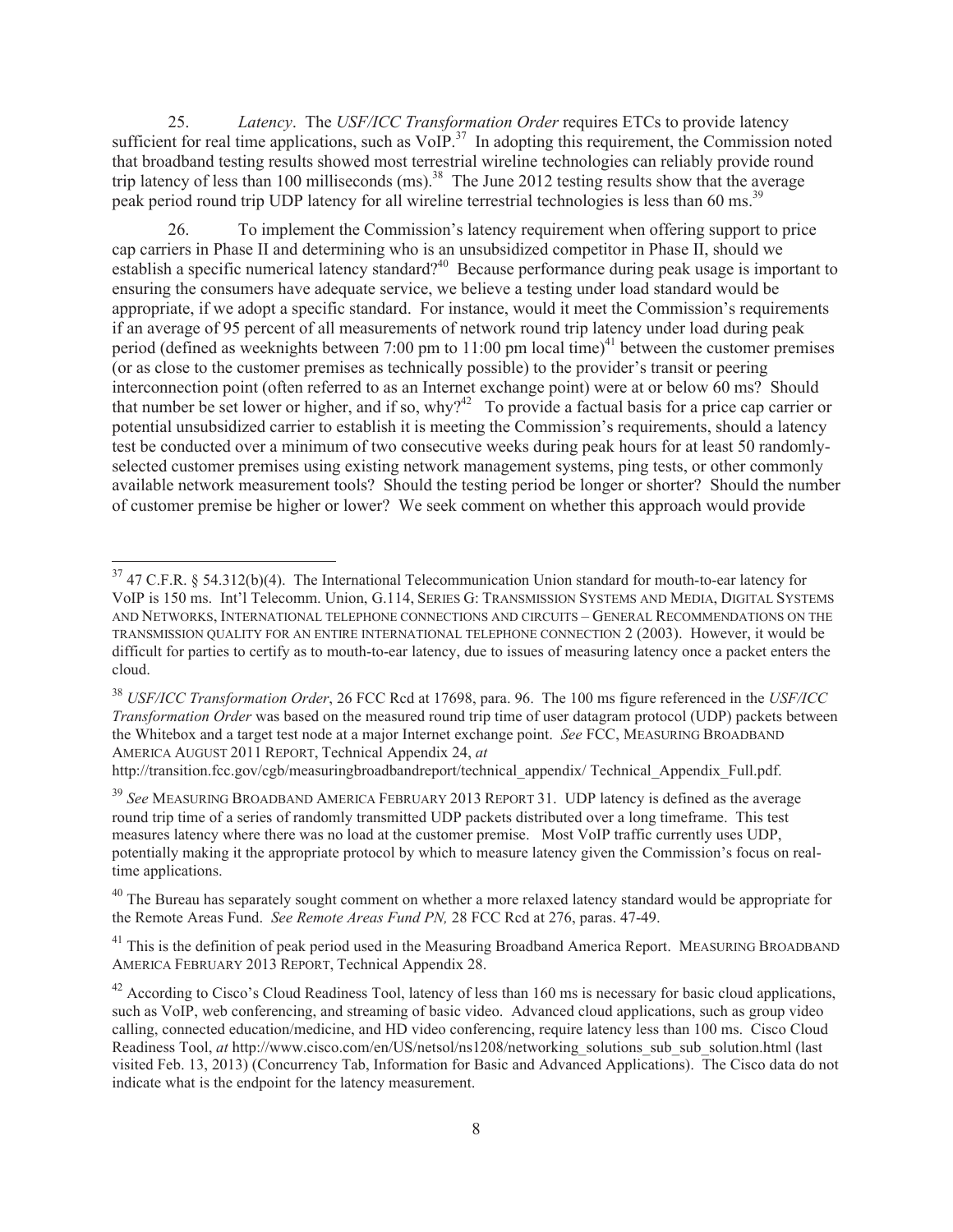sufficient clarity to potential support recipients and unsubsidized providers regarding their service obligations.

# **IV. PROCEDURAL MATTERS**

# **A. Initial Regulatory Flexibility Act Analysis**

27. The *USF/ICC Transformation Order* included an Initial Regulatory Flexibility Analysis (IRFA) pursuant to 5 U.S.C. § 603, exploring the potential impact on small entities of the Commission's proposal.<sup>43</sup> We invite parties to file comments on the IRFA in light of this additional notice.

# **B. Initial Paperwork Reduction Act of 1995 Analysis**

28. This document seeks comment on a potential new or revised information collection requirement. If the Commission adopts any new or revised information collection requirement, the Commission will publish a separate notice in the Federal Register inviting the public to comment on the requirement, as required by the Paperwork Reduction Act of 1995, Public Law 104-13 (44 U.S.C. §§ 3501-3520). In addition, pursuant to the Small Business Paperwork Relief Act of 2002, Public Law 107- 198, see 44 U.S.C. § 3506(c)(4), the Commission seeks specific comment on how it might "further reduce the information collection burden for small business concerns with fewer than 25 employees."

# **C. Filing Requirements**

29. Interested parties may file comments and reply comments on or before the dates indicated on the first page of this document. Comments are to reference **WC Docket No. 10-90 and DA 13-284** and may be filed using the Commission's Electronic Comment Filing System (ECFS). *See Electronic Filing of Documents in Rulemaking Proceedings*, 63 Fed. Reg. 24121 (May 1, 1998).

Electronic Filers: Comments may be filed electronically using the Internet by accessing the ECFS: http://fjallfoss.fcc.gov/ecfs2/.

· Paper Filers: Parties who choose to file by paper must file an original and one copy of each filing. Filings can be sent by hand or messenger delivery, by commercial overnight courier, or by first-class or overnight U.S. Postal Service mail. All filings must be addressed to the Commission's Secretary, Office of the Secretary, Federal Communications Commission.

- o All hand-delivered or messenger-delivered paper filings for the Commission's Secretary must be delivered to FCC Headquarters at  $\overline{445}$   $12^{\text{th}}$  St., SW, Room TW-A325, Washington, DC 20554. The filing hours are 8:00 a.m. to 7:00 p.m. All hand deliveries must be held together with rubber bands or fasteners. Any envelopes and boxes must be disposed of before entering the building.
- o Commercial overnight mail (other than U.S. Postal Service Express Mail and Priority Mail) must be sent to 9300 East Hampton Drive, Capitol Heights, MD 20743.
- $\circ$  U.S. Postal Service first-class, Express, and Priority mail must be addressed to 445 12<sup>th</sup> Street, SW, Washington, DC 20554.

<sup>43</sup> *USF/ICC Transformation Order*, 26 FCC Rcd at 18364-95, App. P; *see* 76 Fed. Reg. 78384, 78430-42 (Dec. 16, 2011).